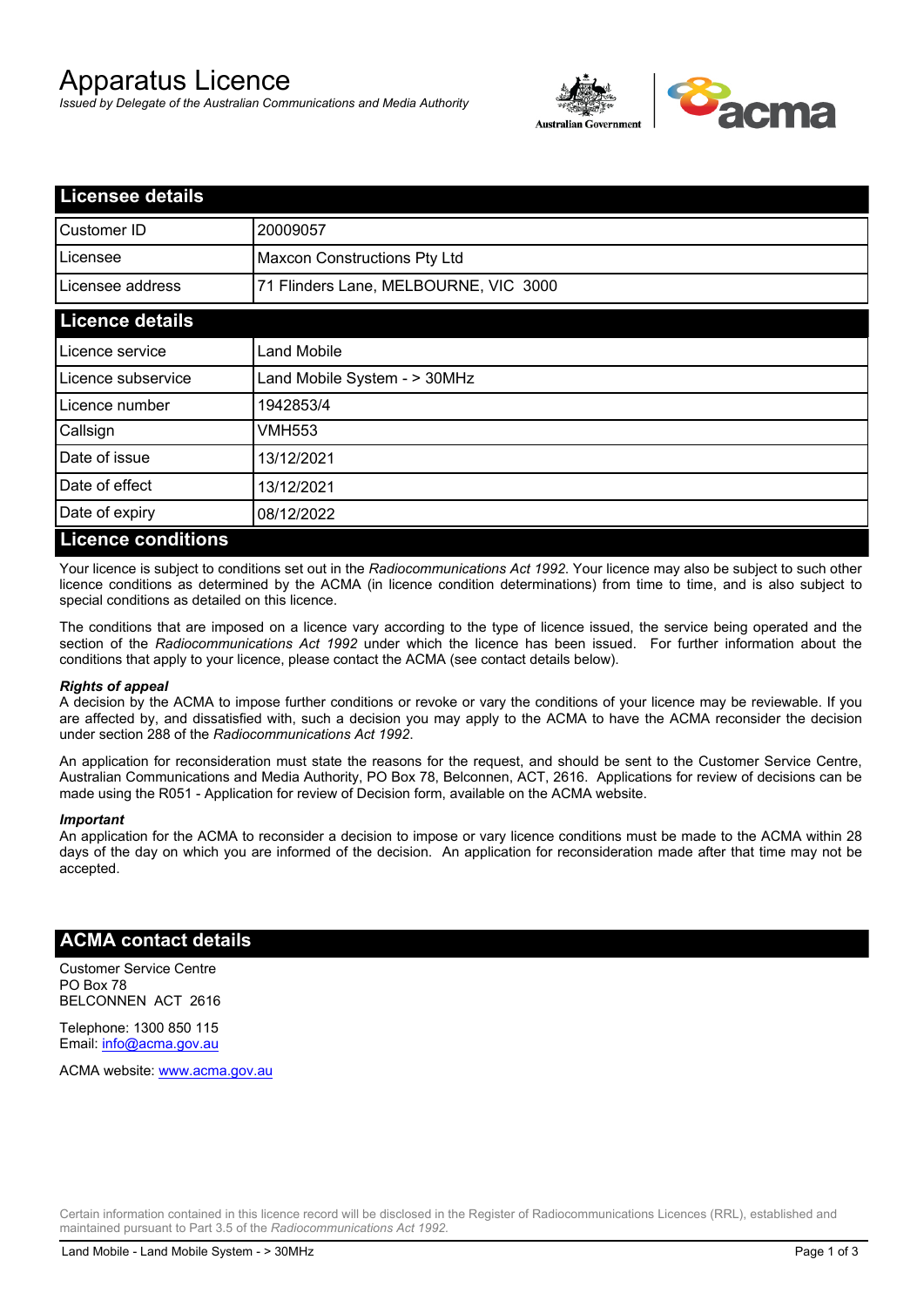## **Advisory Notes applying to licence no.: 1942853/4**

Conditions applicable to the operation of Land Mobile System station(s) authorised under this licence can be found in the Radiocommunications Licence Conditions (Apparatus Licence) Determination and the Radiocommunications Licence Conditions (Land Mobile Licence) Determination. Copies of these determinations are available from the ACMA and from the ACMA home page (www.acma.gov.au).